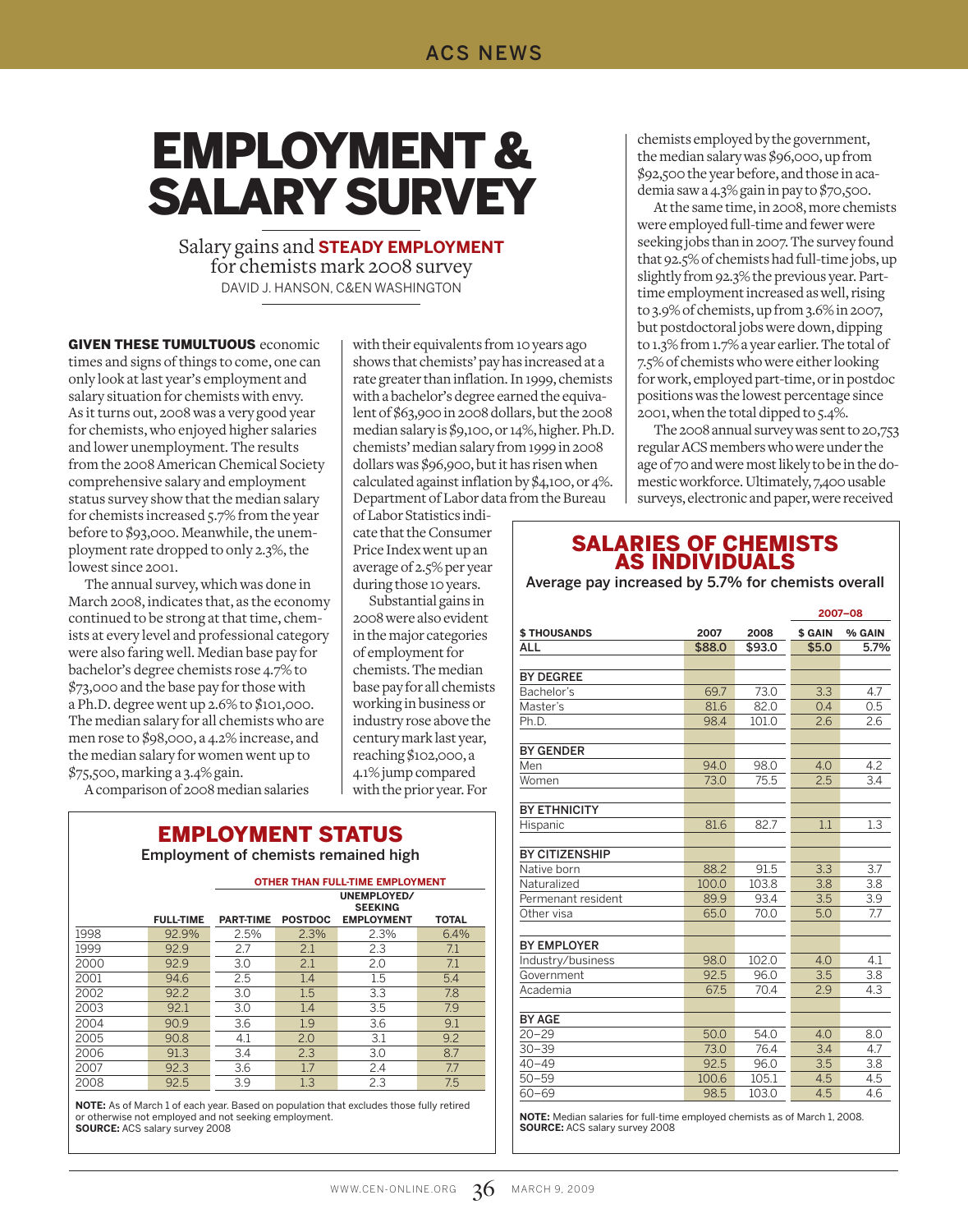by ACS from members, for a response rate of 35.7%. This rate was up slightly from the 2007 survey but still below the 50% rates characteristic of the late 1990s.

The survey was conducted and analyzed by Gareth S. Edwards and Jeffrey R. Allum of the ACS Department of Member Research & Technology under the guidance of the ACS Committee on Economic & Professional Affairs.

Several trends in the chemical workforce can be seen in the survey results. Notably, the

percentage of men relative to women continues to steadily decline. In 1995, 78.5% of chemists surveyed were men. Last year, men composed just 73.9% of the total. Data that indicate the proportion of men and women working, broken down by the number of years since they received a bach-



Base salaries for academic chemists lagged behind those for other fields





elor's degree, show a steady increase in the percentage of women. They also show that for the most recent category, which is two to four years after an initial degree is earned, more than 51% of working chemists are women.

Another noteworthy trend is that the

# ACS Members In The Workforce

Percentage of women resumed its growing trend in 2008

|                       | 1995  | 2000  | 2005  | 2006  | 2007  | 2008  |
|-----------------------|-------|-------|-------|-------|-------|-------|
| <b>BY GENDER</b>      |       |       |       |       |       |       |
| Men                   | 78.5% | 75.8% | 74.9% | 74.2% | 74.6% | 73.9% |
| Women                 | 21.5  | 24.2  | 25.1  | 25.8  | 25.4  | 26.1  |
|                       |       |       |       |       |       |       |
| <b>BY DEGREE</b>      |       |       |       |       |       |       |
| Bachelor's            | 24.3  | 22.1  | 19.9  | 19.6  | 18.9  | 17.9  |
| Master's              | 16.9  | 17.4  | 17.0  | 17.7  | 17.3  | 18.0  |
| Ph.D.                 | 58.8  | 50.5  | 63.1  | 62.7  | 63.8  | 64.2  |
|                       |       |       |       |       |       |       |
| <b>BY RACE</b>        |       |       |       |       |       |       |
| American Indian       | 0.2   | 0.2   | 0.2   | 0.2   | 0.2   | 0.4   |
| Asian                 | 10.3  | 11.1  | 10.9  | 11.7  | 11.4  | 10.8  |
| <b>Black</b>          | 1.4   | 1.9   | 1.9   | 1.9   | 1.9   | 1.8   |
| White                 | 85.8  | 85.5  | 85.8  | 84.3  | 84.5  | 84.8  |
| Other                 | 2.3   | 1.3   | 1.2   | 1.9   | 2.0   | 2.2   |
| <b>BY ETHNICITY</b>   |       |       |       |       |       |       |
|                       |       |       |       |       |       |       |
| Hispanic              | 2.3   | 2.5   | 2.6   | 2.8   | 3.0   | 2.7   |
| <b>BY CITIZENSHIP</b> |       |       |       |       |       |       |
| Native born           | 82.3  | 79.5  | 79.8  | 79.3  | 79.7  | 80.3  |
| Naturalized           | 8.5   | 10.2  | 10.2  | 10.7  | 10.5  | 10.9  |
| Permanent residents   | 7.1   | 6.9   | 6.5   | 6.5   | 6.2   | 6.5   |
| Other visa            | 2.1   | 3.4   | 3.5   | 3.5   | 3.6   | 2.3   |
|                       |       |       |       |       |       |       |
| <b>BY AGE</b>         |       |       |       |       |       |       |
| Under 40              | 40.7  | 34.1  | 27.8  | 33.0  | 27.9  | 24.4  |

percentage of chemists working with bachelor's as their highest degree, at least among ACS members, is declining. In 1985, 25.4% of employed chemists said the bachelor's was their highest degree. By 2008, that number had fallen to 17.9%, and it has been dropping about 1% each year. Between 1985 and 2008, the percentage of chemists working with master's degrees varied little, but the proportion of Ph.D. holders rose. The survey found that 64.2% of those surveyed in 2008 had a Ph.D. as

their highest degree, compared with just 56.7% in 1985.

Although these trends are positive for the chemical profession, another is less so. The survey found that the age of employed chemists, and in particular that of ACS members, is steadily increasing. The average age of the chemists surveyed in 2008 was 48.1 years, an increase of 0.8 years from 2007. The average for men was 49.6 years and for women, 44.2. Moreover, an analysis of employed chemists finds that 42.8% were younger than 40 in 1985, but this under-40 figure fell to just 24.4% by 2008. The fact that those who responded to the survey are getting older and that older chemists generally receive higher salaries might mean that the median salary from the survey suggests a higher rate of salary increase than is true for the larger chemistry community.

**SALARIES RELATED** to age and experience also show an interesting trend. For most categories of chemists, such as gender or the highest degree achieved, the median salary rises until 30 to 40 years after the awarding of a bachelor's degree but then drops off slightly. This is also true for chemists working in industry. But for those employed by the government or academia, the increasing trend of median salary continues beyond the 40-year mark since the bachelor's degree.

Other demographic data for chemists seem to have shifted very little during the past few years. The percentage of employed African Americans responding to the survey has been just less than 2% of the total for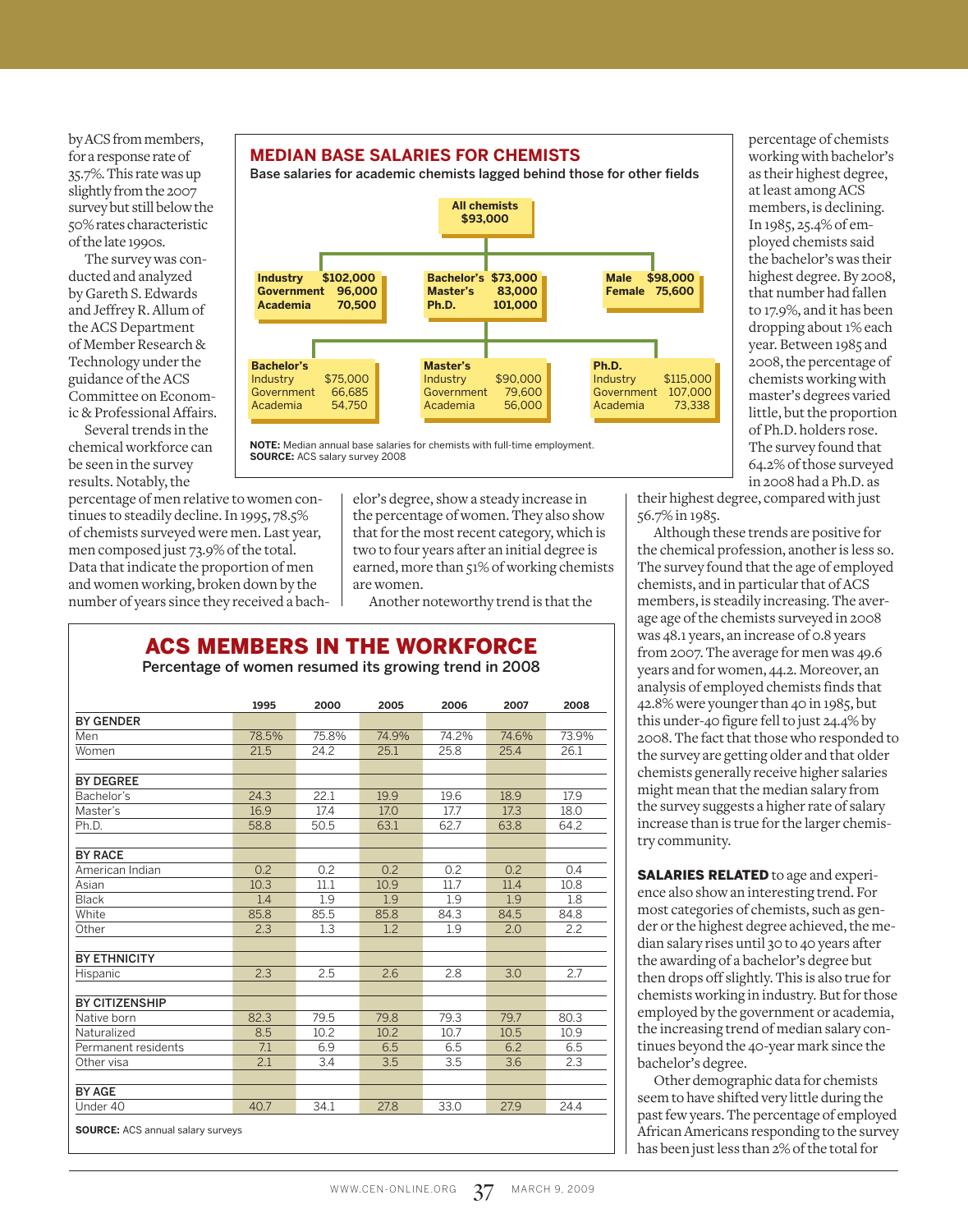#### Industrial Salaries By Work Function

Management jobs offered the highest pay overall

| <b>\$THOUSANDS</b>         | <b>BACHELOR'S</b> | <b>MASTER'S</b> | PH.D.   |
|----------------------------|-------------------|-----------------|---------|
| <b>RESEARCH</b>            |                   |                 |         |
| Basic research             | \$68.3            | \$85.0          | \$113.2 |
| Applied research           | 73.0              | 87.0            | 108.9   |
|                            |                   |                 |         |
| <b>MANAGEMENT/SALES</b>    |                   |                 |         |
| R&D management             | 110.0             | 116.9           | 143.0   |
| General management         | 113.0             | 114.1           | 134.3   |
| Marketing/sales            | 85.0              | 97.0            | 111.3   |
|                            |                   |                 |         |
| <b>ANALYTICAL</b>          |                   |                 |         |
| Analytical services        | 65.0              | 81.0            | 101.0   |
| Production/quality control | 66.0              | 85.0            | 108.0   |
|                            |                   |                 |         |
| <b>OTHER</b>               |                   |                 |         |
| Health/safety              | 74.0              | 95.7            | 131.0   |
| Chemical information       | id                | 93.2            | 111.5   |
| Computers                  | id                | id              | 115.0   |
| Patents                    | id                | id              | 160.0   |
|                            |                   |                 |         |

**NOTE:** Median full-time base salaries. **id** = insufficient data to be meaningful. **Source:** ACS salary survey 2008

the past eight years; the percentage of those claiming Hispanic ethnicity has been fairly constant, at about 3%; and the proportion of Asians has held steady at around 11%.

Most chemists work for industry or business. The 2008 survey found that more than 62% of chemists are employed by industry (including more than 82% of respondents with a bachelor's as their highest degree), whereas 29% are in academia and less than 8% have government jobs.

The percentage of chemists working in industry and academia has held steady for the past three surveys, indicating at least a pause in a trend in which more chemists were moving from industry to universities. In 2002, for instance, only 24% of respondents surveyed worked in academia,

compared with 29% recorded since 2006.

For those chemists in academia, the survey found that the largest percentage of chemists, 37.5%, work for Ph.D.-granting institutions. Schools that confer only bachelor's degrees employ 26% of academic chemists; two-year institutions that grant associate's degrees employ 8.3%; high schools hire 8.7% of chemists; and medical schools provide work for 8.9% of chemists serving professorial roles.

**ONE INCENTIVE** to work for industry is that it seems to pay more, both in base salary and bonuses. The survey found that the greatest portion of nonacademic chemists, 26.9%, work in the pharmaceutical industry. The remaining industrial chemists are

#### PH.D. FACULTY SALARIES By Gender

Women and men chemists were paid about the same at most levels

|                                      |            |              | <b>WOMEN AS %</b> |
|--------------------------------------|------------|--------------|-------------------|
| <b>\$ THOUSANDS</b>                  | <b>MEN</b> | <b>WOMEN</b> | <b>OF MEN</b>     |
| <b>FULL PROFESSOR</b>                |            |              |                   |
| Bachelor's granting                  | \$76.0     | \$73.6       | 97%               |
| Master's granting                    | 81.7       | 82.1         | 101               |
| Ph.D. granting                       | 120.0      | 117.5        | 98                |
|                                      |            |              |                   |
| <b>ASSOCIATE</b><br><b>PROFESSOR</b> |            |              |                   |
| Bachelor's granting                  | 60.0       | 58.0         | 97                |
| Master's granting                    | 63.9       | 61.2         | 96                |
| Ph.D. granting                       | 72.0       | 80.6         | 112               |
|                                      |            |              |                   |
| <b>ASSISTANT</b><br><b>PROFESSOR</b> |            |              |                   |
| Bachelor's granting                  | 51.8       | 51.5         | 99                |
| Master's granting                    | 56.0       | 54.9         | 98                |
| Ph.D. granting                       | 69.5       | 65.5         | 94                |

**NOTE:** Median salaries for nine-month contracts as of March 1, 2008. **Source:** ACS salary survey 2008

> spread in much smaller percentages among a wide variety of employers. Some of these categories include 7.7% in the specialty chemical industry; 4.8% in biotechnology research; 4.1% in the coating, ink, and paint industries; and 3.7% in the plastics industry.

> Chemists with a bachelor's degree working full-time in industry received a median salary of \$75,000 in 2008, with men getting \$78,450 and women receiving \$68,000, or 86.7% of men's salaries. Those with a master's degree were paid a median base pay of \$90,000, with men getting \$95,500 and women earning 17.8% less at \$78,500. A bigger salary gap was found for Ph.D. industrial chemists, who earned a median pay of \$115,000 in 2008. Men at this level received \$117,000, and women were compensated at

# Industrial Chemists' Salaries By Experience And Gender

Women with Ph.D. degrees made salaries nearly equal to those of men

|                                                |            | <b>BACHELOR'S</b> |                                    |            | <b>MASTER'S</b> |                                    |            | PH.D.        |                                    |
|------------------------------------------------|------------|-------------------|------------------------------------|------------|-----------------|------------------------------------|------------|--------------|------------------------------------|
| <b>YEARS SINCE</b><br><b>BACHELOR'S DEGREE</b> | <b>MEN</b> | <b>WOMEN</b>      | <b>WOMEN AS %</b><br><b>OF MEN</b> | <b>MEN</b> | <b>WOMEN</b>    | <b>WOMEN AS %</b><br><b>OF MEN</b> | <b>MEN</b> | <b>WOMEN</b> | <b>WOMEN AS %</b><br><b>OF MEN</b> |
| $2 - 4$                                        | \$48.0     | \$45.7            | 95%                                | na         | na              | na                                 | na         | na           | na                                 |
| $5 - 9$                                        | 60.0       | 58.6              | 98                                 | \$63.4     | \$63.5          | 100%                               | \$90.8     | \$88.0       | 97%                                |
| $10 - 14$                                      | 68.5       | 62.5              | 91                                 | 73.0       | 72.4            | 99                                 | 95.0       | 94.0         | 99                                 |
| $15 - 19$                                      | 73.0       | 84.4              | 116                                | 87.4       | 83.0            | 95                                 | 105.0      | 106.0        | 101                                |
| $20 - 24$                                      | 85.0       | 72.6              | 85                                 | 96.5       | 87.0            | 90                                 | 120.0      | 114.9        | 96                                 |
| $25 - 29$                                      | 91.4       | 85.0              | 93                                 | 103.0      | 83.0            | 81                                 | 127.5      | 124.3        | 97                                 |
| $30 - 34$                                      | 98.8       | 86.4              | 88                                 | 105.0      | 103.7           | 99                                 | 130.0      | 126.6        | 97                                 |
| $35 - 39$                                      | 85.0       | 83.0              | 98                                 | 106.0      | 96.0            | 91                                 | 128.8      | 132.0        | 102                                |
| 40 or more                                     | 88.8       | 84.1              | 95                                 | 103.0      | 89.9            | 87                                 | 127.1      | 102.8        | 81                                 |
|                                                |            |                   |                                    |            |                 |                                    |            |              |                                    |

**Note:** Median full-time base salaries in thousands of dollars as of March 1, 2008. **na** = not applicable. **Source:** ACS salary survey 2008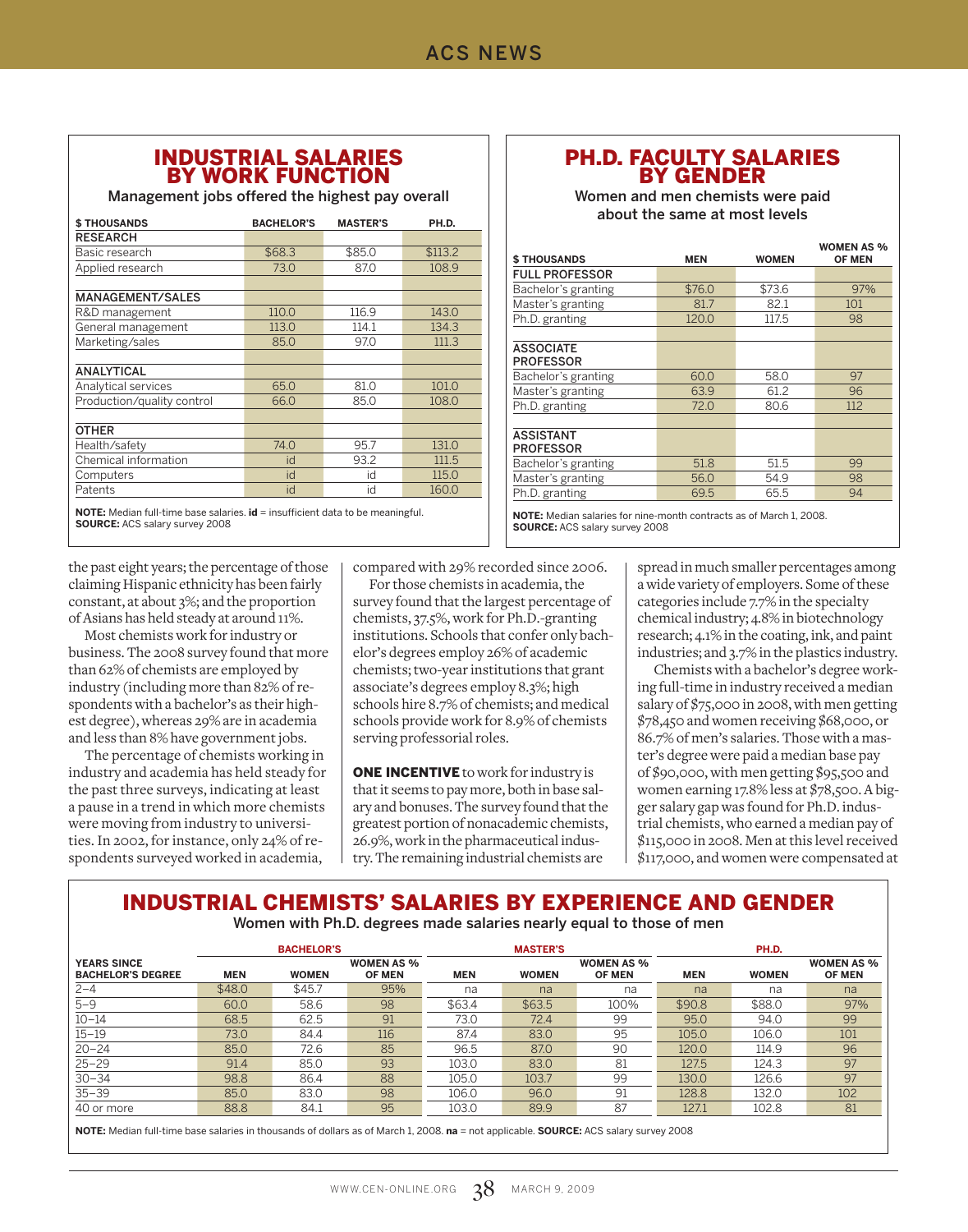

\$107,000, or at 91.5% of the median men's base pay.

Not surprisingly, salary levels for industrial chemists are linked to the type of position held. Overall, chemists in analytical services or quality control companies make the lowest industrial salaries, regardless of

their final degree. Ph.D. chemists in analytical services earned \$101,000 in 2008, up just 1.0% from the year before.

The highest salaries at any degree level are paid to managers. These chemists are probably older and have more experience, and their pay reflects that. The median

#### Salary Trends Chemists' salaries at all levels rose in 2008

|                                               |                   | <b>BACHELOR'S</b>  |                   | <b>MASTER'S</b>    |                   | PH.D.              |                   | <b>ALL CHEMISTS</b> |  |
|-----------------------------------------------|-------------------|--------------------|-------------------|--------------------|-------------------|--------------------|-------------------|---------------------|--|
|                                               |                   | <b>CONSTANT \$</b> |                   | <b>CONSTANT \$</b> |                   | <b>CONSTANT \$</b> |                   | <b>CONSTANT \$</b>  |  |
| <b>\$THOUSANDS</b>                            | <b>CURRENT \$</b> | 2008               | <b>CURRENT \$</b> | 2008               | <b>CURRENT \$</b> | 2008               | <b>CURRENT \$</b> | 2008                |  |
| 1998                                          | 49.6              | 64.6               | 57.7              | 75.2               | 73.3              | 95.5               | 65.0              | 82.1                |  |
| 1999                                          | 50.1              | 63.9               | 61.0              | 77.8               | 76.0              | 96.9               | 68.0              | 86.7                |  |
| 2000                                          | 53.1              | 65.5               | 64.4              | 76.5               | 79.0              | 97.5               | 70.0              | 86.4                |  |
| 2001                                          | 55.0              | 66.0               | 65.0              | 78.0               | 82.2              | 98.6               | 73.0              | 87.6                |  |
| 2002                                          | 58.0              | 68.5               | 68.5              | 80.9               | 85.2              | 100.6              | 76.5              | 90.3                |  |
| 2003                                          | 59.7              | 68.9               | 71.3              | 82.3               | 90.0              | 103.9              | 80.0              | 92.4                |  |
| 2004                                          | 62.0              | 69.7               | 72.3              | 81.3               | 91.6              | 103.1              | 82.0              | 92.2                |  |
| 2005                                          | 63.0              | 68.5               | 74.0              | 80.5               | 93.0              | 101.2              | 83.0              | 90.3                |  |
| 2006                                          | 65.2              | 68.7               | 77.5              | 81.7               | 95.0              | 100.1              | 85.0              | 89.6                |  |
| 2007                                          | 69.7              | 71.4               | 80.0              | 82.0               | 96.7              | 99.1               | 88.0              | 90.2                |  |
| 2008                                          | 73.0              | 73.0               | 82.0              | 82.0               | 101.0             | 101.0              | 93.0              | 93.0                |  |
|                                               |                   |                    |                   |                    |                   |                    |                   |                     |  |
| AVERAGE ANNUAL CURRENT-DOLLAR SALARY INCREASE |                   |                    |                   |                    |                   |                    |                   |                     |  |
| 2007-08                                       | 4.7%              |                    | 2.5%              |                    | 4.4%              |                    | 5.7%              |                     |  |
| 1998-08                                       | 4.7               |                    | 2.7               |                    | 3.8               |                    | 4.3               |                     |  |

**Sources:** ACS salary surveys, Bureau of Labor Statistics (Consumer Price Index data)

base salary for a bachelor's chemists performing R&D management is \$110,000, up 12.2% from a year ago, and the Ph.D. chemist managing R&D has a median income of \$143,000, up \$3,000 from last year's survey.

Other industrial jobs that pay well are those involving health and safety. Chemists with bachelor's degrees earned a median salary of \$74,000 in 2008 in this field, although that is a drop from the \$83,500 median reported in the 2007 survey. Ph.D. chemists in health and safety earned \$131,000 for 2008, a 5.2% increase from a year ago.

The base median pay difference between men and women chemists working in industry varies somewhat depending on the years of experience of the individual. ACS data show that younger chemists generally have smaller differentials based on gender than do those with 20 years or more in the workforce. For example, women with bachelor's degrees working in industry for five to nine years made 98% of their male colleagues' pay and those with a master's degree earned 100%. Women with 20 to 24 years' experience and a bachelor's degree, however, earned just 85% of what men with the same experience were paid. With a master's degree, women chemists made 90% of the base pay for comparably experienced men.

Compared with the salaries paid to chemists in industry, salaries paid to chemists employed at U.S. universities are somewhat lower. Moreover, only about 29% of survey respondents said they work in academia, compared with 62% who reported

> working in industry. The median salary for chemists working in academia with nine- to 10-month contracts was \$70,500, which is 69.1% of the industrial median yearly pay.

Academic salaries consistently vary on the basis of the degree held by the employee and the degree level granted by the university. Professors working at schools that grant only bachelor's degrees generally receive lower pay, whereas those at Ph.D.-granting universities receive the highest pay. More specifically, assistant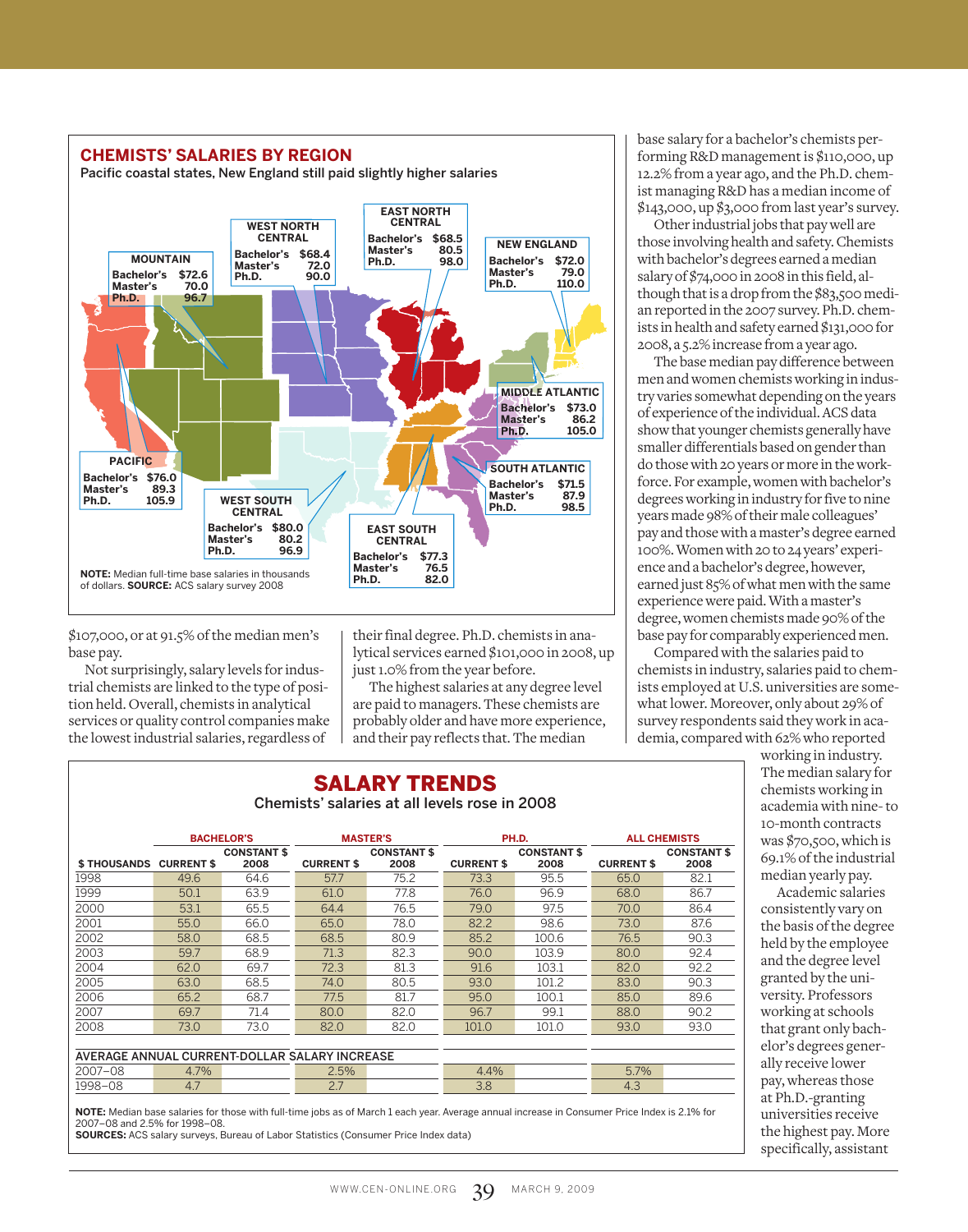# Salaries For All Chemists By Experience

Salaries peaked in all areas after 30 years of experience

|                     | <b>YEARS SINCE BACHELOR'S DEGREE</b> |         |           |           |           |           |           |           |         |                  |
|---------------------|--------------------------------------|---------|-----------|-----------|-----------|-----------|-----------|-----------|---------|------------------|
| <b>\$THOUSANDS</b>  | $2 - 4$                              | $5 - 9$ | $10 - 14$ | $15 - 19$ | $20 - 24$ | $25 - 29$ | $30 - 34$ | $35 - 39$ | $40+$   | ALL <sup>a</sup> |
| <b>ALL CHEMISTS</b> | \$46.8                               | \$62.7  | \$75.5    | \$84.0    | \$95.0    | \$101.0   | \$109.2   | \$108.0   | \$106.0 | \$93.0           |
|                     |                                      |         |           |           |           |           |           |           |         |                  |
| <b>BY GENDER</b>    |                                      |         |           |           |           |           |           |           |         |                  |
| Men                 | 48.0                                 | 66.0    | 79.9      | 88.8      | 98.0      | 105.6     | 111.3     | 110.3     | 109.0   | 98.0             |
| Women               | 46.0                                 | 58.6    | 70.0      | 72.5      | 85.0      | 87.1      | 95.7      | 85.6      | 79.6    | 76.0             |
|                     |                                      |         |           |           |           |           |           |           |         |                  |
| <b>BY DEGREE</b>    |                                      |         |           |           |           |           |           |           |         |                  |
| Bachelor's          | 46.4                                 | 59.7    | 66.9      | 73.3      | 80.0      | 80.2      | 92.7      | 82.5      | 82.5    | 73.0             |
| Master's            | 52.0                                 | 60.3    | 69.0      | 75.5      | 90.0      | 92.0      | 98.0      | 94.9      | 90.0    | 82.0             |
| Ph.D.               | id                                   | 76.0    | 82.0      | 89.6      | 100.0     | 109.0     | 118.2     | 120.0     | 110.0   | 101.0            |
|                     |                                      |         |           |           |           |           |           |           |         |                  |
| <b>BY EMPLOYER</b>  |                                      |         |           |           |           |           |           |           |         |                  |
| Industry            | 48.0                                 | 65.8    | 85.6      | 97.5      | 105.0     | 112.5     | 115.4     | 120.0     | 116.0   | 102.0            |
| Government          | 43.1                                 | 72.0    | 79.0      | 87.5      | 98.0      | 96.7      | 100.0     | 107.0     | 115.0   | 96.6             |
| Academia            | 30.0                                 | 45.5    | 58.0      | 60.6      | 68.7      | 72.6      | 80.0      | 83.7      | 94.0    | 70.3             |

**Note:** Median full-time salaries as of March 1, 2008. **a** Respondents giving their age. **id** = insufficient data to be meaningful. **Source:** ACS salary survey 2008

professors with nine-month contracts at non-Ph.D.-granting schools were paid a median salary of \$52,000 in 2008, and Ph.D.-granting universities paid assistant professors \$69,000, a 32.7% difference. A bigger differential existed at the full professor level. At non-Ph.D.-granting institutions, full professors received a median salary of \$76,000, whereas the median salary for same category at a Ph.D.-granting school was \$120,000, a jump of 57.9%.

The data on salaries in academia, when broken down according to the gender of the employee, also differ from the business and industry data. In general, women and men at universities receive similar pay. The median salary in 2008 for women full professors at Ph.D.-granting institutions was \$117,500, or 98% of that for their male colleagues. For the assistant professor position, the median salary shift was just slightly greater at the same schools, with women getting \$65,500 and men receiving \$69,500, or about 6% more.

IN ONE CATEGORY, the median salary earned by women jumped ahead of that earned by men in 2008. For associate professors at Ph.D.-granting schools, women earned \$80,600, or 112% of the median pay for male associate professors, who reported earning \$72,000.

Although the gender gap in salary has been closing at universities, salary increases in academia have been fairly meager. Only larger, Ph.D.-granting institutions

#### Academic Salaries

Doctorate-granting schools paid the highest for nine-month contracts

|                      | <b>NINE-MONTH CONTRACTS</b> |              | <b>11- TO 12-MONTH CONTRACTS</b> |              |  |
|----------------------|-----------------------------|--------------|----------------------------------|--------------|--|
| <b>\$THOUSANDS</b>   | NON-PH.D.<br><b>SCHOOL</b>  | PH.D. SCHOOL | NON-PH.D.<br><b>SCHOOL</b>       | PH.D. SCHOOL |  |
| Full professor       | \$76.0                      | \$120.0      | \$128.5                          | \$120.6      |  |
| Associate professor  | 60.0                        | 72.0         | 89.3                             | 79.6         |  |
| Assistant professor  | 52.0                        | 69.0         | 74.6                             | 72.1         |  |
| Instructor/adjunct   | 48.5                        | 51.3         | 51.6                             | 51.8         |  |
| Research appointment | id                          | id           | 60.0                             | 62.0         |  |

**NOTE:** Median salaries. **id** = insufficient data to be meaningful. **SOURCE:** ACS salary survey 2008

seem to be increasing chemists' salaries very much. At those schools, the median reported salary for all full professors with nine-month contracts rose 9.1% last year from \$110,000 to \$120,000. The median salary for full professors at non-Ph.D. granting schools did not change significantly, staying at about \$76,000.

Chemical engineers represent only a modest fraction of the membership of ACS, and last year only 3% of the respondents identified themselves in this category. With such a small response, the numbers ACS has on salaries are likely not representative of the whole of chemical engineering.

The chemical engineering survey respondents were 81% men and 19% women, and they reported a median base salary of \$112,000, higher than the median \$93,000 for chemists. The range of salaries across degree categories was small among chemical engineers, with those holding a bachelor's degree earning \$100,900 and those with a Ph.D. earning \$119,300, an 18.2% change. For chemists the differential was 38.4%. Women chemical engineers reported a median income of \$110,000, and men, an income of \$113,750, a 3.4% difference.

This ACS employment and salary survey was conducted a year ago at a time when business and universities were only beginning to feel the impact of the current deep recession. Since then, numerous companies have laid off large numbers of employees, including many chemists, and some universities have stopped hiring new professors. The higher salaries and low unemployment figures in this survey are not likely to resurface in the near future.

Still, the growth in employment and strong base pay increases experienced by chemists last year, particularly by younger graduates and by women entering the workforce, indicate a positive longer term future for the profession. ■

For more salary survey tables, click on this article at *C&EN Online,* www.cen-online.org. **more online**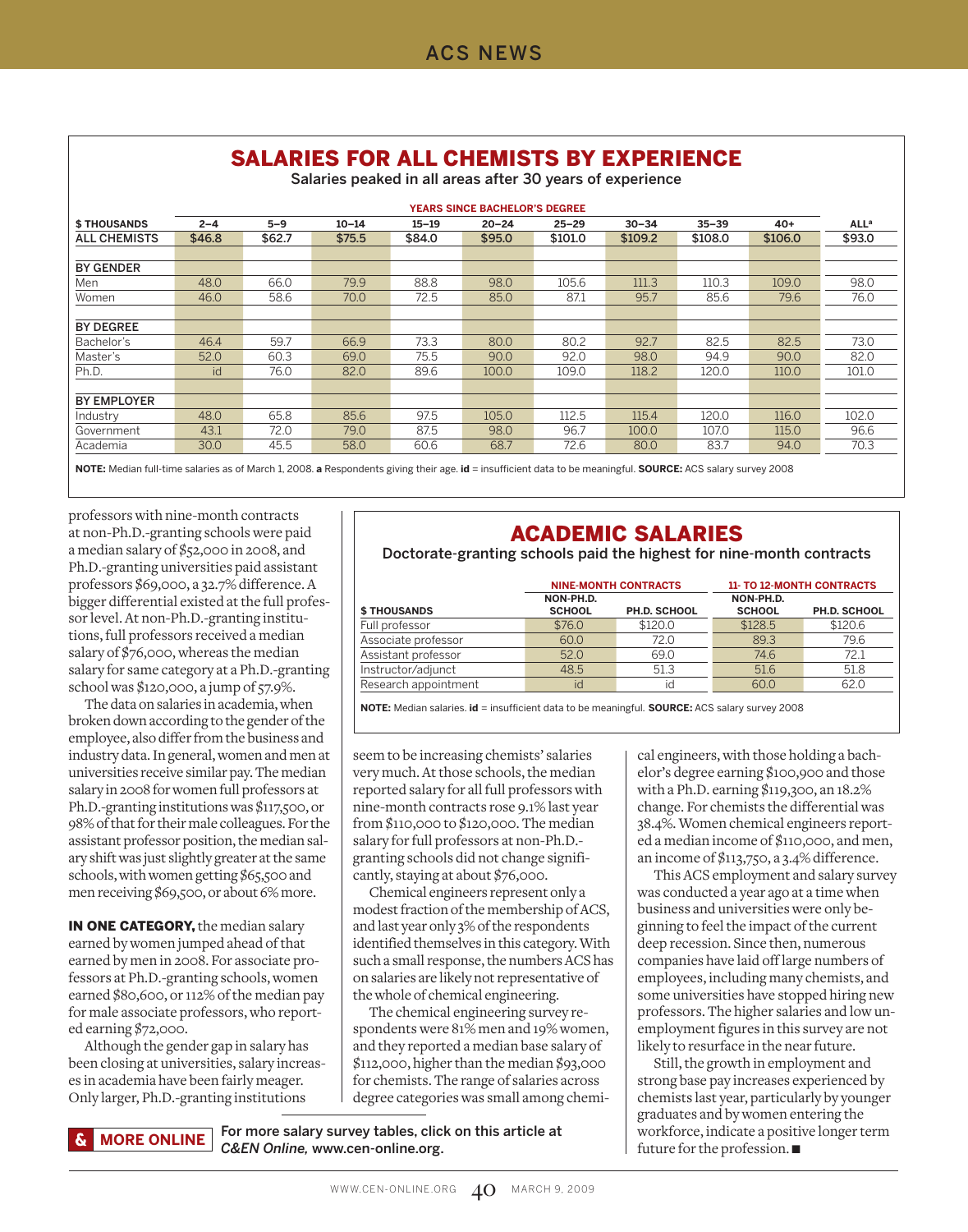# Age Of Chemists

Median age of all chemists was one year older than last year

|                                                                                                                      | <b>MEDIAN AGE</b> | <b>MEAN AGE</b> |  |  |  |  |  |
|----------------------------------------------------------------------------------------------------------------------|-------------------|-----------------|--|--|--|--|--|
| <b>ALL CHEMISTS</b>                                                                                                  | 49                | 48.1            |  |  |  |  |  |
|                                                                                                                      |                   |                 |  |  |  |  |  |
| <b>BY GENDER</b>                                                                                                     |                   |                 |  |  |  |  |  |
| Men                                                                                                                  | 51                | 49.6            |  |  |  |  |  |
| Women                                                                                                                | 44                | 44.2            |  |  |  |  |  |
|                                                                                                                      |                   |                 |  |  |  |  |  |
| <b>BY DEGREE</b>                                                                                                     |                   |                 |  |  |  |  |  |
| Bachelor's                                                                                                           | 47                | 45.8            |  |  |  |  |  |
| Master's                                                                                                             | 50                | 48.3            |  |  |  |  |  |
| Ph.D.                                                                                                                | 49                | 48.6            |  |  |  |  |  |
| <b>BY EMPLOYER</b>                                                                                                   |                   |                 |  |  |  |  |  |
| Industry/business                                                                                                    | 47                | 46.6            |  |  |  |  |  |
| Government                                                                                                           | 51                | 49.0            |  |  |  |  |  |
| Academia                                                                                                             | 48                | 48.1            |  |  |  |  |  |
|                                                                                                                      |                   |                 |  |  |  |  |  |
| <b>BY RACE</b>                                                                                                       |                   |                 |  |  |  |  |  |
| Asian                                                                                                                | 44                | 44.9            |  |  |  |  |  |
| Black                                                                                                                | 49                | 47.3            |  |  |  |  |  |
| White                                                                                                                | 50                | 48.6            |  |  |  |  |  |
| <b>BY ETHNICITY</b>                                                                                                  |                   |                 |  |  |  |  |  |
| Hispanic                                                                                                             | 46                | 45.9            |  |  |  |  |  |
|                                                                                                                      |                   |                 |  |  |  |  |  |
| <b>BY CITIZENSHIP</b>                                                                                                |                   |                 |  |  |  |  |  |
| Native born                                                                                                          | 49                | 48.0            |  |  |  |  |  |
| Naturalized                                                                                                          | 51                | 50.7            |  |  |  |  |  |
| Permanent resident                                                                                                   | 41                | 42.4            |  |  |  |  |  |
| Other visa                                                                                                           | 35                | 35.9            |  |  |  |  |  |
| NOTE: Median age of all chemists employed full<br>time as of March 1, 2008.<br><b>SOURCE: ACS salary survey 2008</b> |                   |                 |  |  |  |  |  |

#### Employment Demographics

Overall employment of chemists remained very high for 2008

|                     |                  | <b>EMPLOYED</b>  |                | UNEMPLOYED/<br><b>SEEKING</b> |
|---------------------|------------------|------------------|----------------|-------------------------------|
|                     | <b>FULL-TIME</b> | <b>PART-TIME</b> | <b>POSTDOC</b> | <b>EMPLOYMENT</b>             |
| <b>ALL CHEMISTS</b> | 92.5%            | 3.8%             | 1.3%           | 2.3%                          |
| <b>BY DEGREE</b>    |                  |                  |                |                               |
| Bachelor's          | 93.5             | 3.8              | 0.3            | 2.4                           |
| Master's            | 90.8             | 5.6              | 0.0            | 3.6                           |
| Ph.D.               | 92.7             | 3.4              | 1.9            | 1.9                           |
|                     |                  |                  |                |                               |
| <b>BY GENDER</b>    |                  |                  |                |                               |
| Men                 | 93.5             | 2.9              | 1.2            | 2.4                           |
| Women               | 90.0             | 6.4              | 1.5            | 2.1                           |
|                     |                  |                  |                |                               |
| <b>BY RACE</b>      |                  |                  |                |                               |
| Asian               | 90.1             | 2.5              | 4.8            | 2.5                           |
| <b>Black</b>        | 96.4             | 0.9              | 0.9            | 1.8                           |
| White               | 92.8             | 4.0              | 0.8            | 2.3                           |
|                     |                  |                  |                |                               |
| <b>BY AGE</b>       |                  |                  |                |                               |
| $20 - 29$           | 90.2             | 3.0              | 5.6            | 1.3                           |
| $30 - 39$           | 91.7             | 3.0              | 4.1            | 1.2                           |
| $40 - 49$           | 96.6             | 1.2              | 0.5            | 1.7                           |
| $50 - 59$           | 91.9             | 4.3              | 0.1            | 3.8                           |
| $60 - 69$           | 88.3             | 9.3              | 0.0            | 2.5                           |
|                     |                  |                  |                | .                             |

NOTE: As of March 1, 2008. Excludes those retired or otherwise unemployed but not seeking employment. **Source:** ACS salary survey 2008

### Demographics By Degree

Industry hires the greatest percentage of bachelor's degree chemists

|                       | <b>BACHELOR'S</b> | <b>MASTER'S</b> | PH.D. | <b>ALL</b> |
|-----------------------|-------------------|-----------------|-------|------------|
| <b>BY GENDER</b>      |                   |                 |       |            |
| Men                   | 66.3%             | 68.8%           | 77.6% | 74.1%      |
| Women                 | 33.7              | 31.2            | 22.4  | 25.9       |
|                       |                   |                 |       |            |
| <b>BY RACE</b>        |                   |                 |       |            |
| American Indian       | 0.3               | 0.6             | 0.4   | 0.4        |
| Asian                 | 5.2               | 8.8             | 13.5  | 11.2       |
| <b>Black</b>          | 3.4               | 1.2             | 1.6   | 1.8        |
| White                 | 88.5              | 86.4            | 82.6  | 84.3       |
| Other                 | 2.6               | 3.0             | 2.0   | 2.3        |
|                       |                   |                 |       |            |
| <b>BY ETHNICITY</b>   |                   |                 |       |            |
| Hispanic              | 3.0               | 2.4             | 2.8   | 2.8        |
|                       |                   |                 |       |            |
| <b>BY CITIZENSHIP</b> |                   |                 |       |            |
| Native born           | 92.8              | 87.8            | 73.7  | 79.6       |
| Naturalized           | 5.6               | 7.8             | 13.4  | 11.1       |
| Permanent resident    | 1.6               | 3.6             | 9.3   | 7.0        |
| Other visa            | 0.1               | 0.8             | 3.5   | 2.4        |
|                       |                   |                 |       |            |
| <b>BY EMPLOYER</b>    |                   |                 |       |            |
| Business/industry     | 82.3              | 71              | 53.0  | 61.3       |
| Government            | 8.6               | 7.6             | 7.1   | 7.4        |
| Academia              | 7.0               | 18.7            | 38.3  | 29.4       |

**HOW TO READ THIS TABLE:** Using the example of men, 66.3% of bachelor's degree respondents are male, as are 68.8% of master's, 77.6% of Ph.D. and 74.1% of all respondents. **Note:** Data are for employed ACS members as of March 1, 2008. **Source:** ACS salary survey 2008